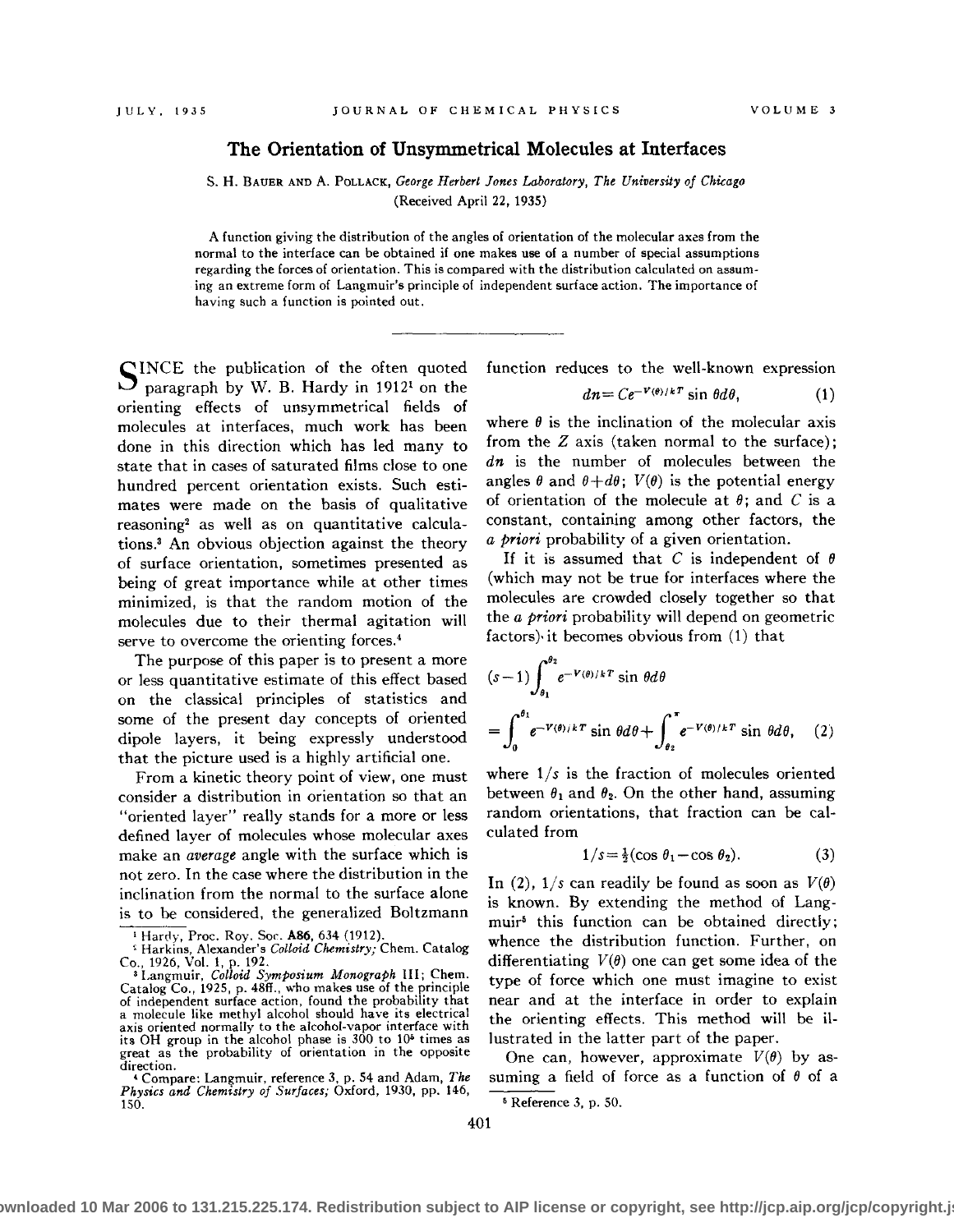form which would be expected under these circumstances. If this were to result in an expression for  $V(\theta)$  containing one arbitrary constant, its value can be estimated from the average potential energy of orientation per molecule which can be obtained experimentally; thus

$$
\bar{v} = \frac{C^1 \int_0^{\pi} e^{-V(\theta)/kT} V(\theta) \sin \theta d\theta}{C^1 \int_0^{\pi} e^{-V(\theta)/kT} \sin \theta d\theta}.
$$
 (4)

It is true that differences of opinion exist as to what experimental quantity should be used as a measure of  $\bar{v}$  but fundamentally they are very much alike.

Harkins considers, as will be done in this discussion, the energy of adhesion, defined as

$$
E_A = \left(\gamma_1 - T \frac{\partial \gamma_1}{\partial T}\right) + \left(\gamma_2 - T \frac{\partial \gamma_2}{\partial T}\right) - \left(\gamma_1 - T \frac{\partial \gamma_1}{\partial T}\right)
$$
  
=  $E_1 + E_2 - E_1,$  (5)

where  $\gamma$  represents the free surface energy and  $E_1$ ,  $E_2$ ,  $E_i$ , the total surface energies of the liquids 1, 2, and of the interface between them, respectively.  $E_A$ , then, is the total energy necessary to tear apart a column one square centimeter in cross section of liquid 1 from a similar column of liquid 2 when the ends of the columns are in contact.

It can be readily seen from the available data that  $E_1$  for organic liquids, particularly for those of aliphatic nature, differ very little from one another even when some are of the "polar" type, whereas such a difference is markedly shown, when the second liquid is water, in *Ei·*  This must be due to the fact that in cases where  $E_i$  is small (i.e., when  $E_A$  is large) the polar groups of the organic molecules in the interface are solvated in the water phase.<sup>6</sup> Hence the difference between the *EA* for a hydrocarbon on water and that for the corresponding acid, aldehyde, alcohol, etc., on water is a measure of the potential energy of orientation per cm2 of surface.<sup>7</sup> We can now write

$$
\bar{v} = \frac{E_{A(\text{polar})} - E_{A(\text{nonpolar})}}{3} \frac{C \int_{0}^{\pi} e^{-V(\theta)/k} T(2rl \sin \theta + \pi r^{2} \cos \theta) \sin \theta d\theta}{C \int_{0}^{\pi} e^{-V(\theta)/k} \sin \theta d\theta},
$$
\n(6)

where the second factor of the right member is the average area of a cylindrical molecule of length l and radius *r* projected on the interface while the first factor gives the potential energy of orientation per cm2 of interface for the polar molecules. The factor 3 in the denominator is arbitrary but can be justified on the ground that  $(E_{A(polar)}-E_{A(ponpolar)})$  is the potential energy per em' of three processes of orientation, *viz.,* 

**(a) Change in the orientation of the water molecules in the**  interface as the bounding field changes from that due to the polar ends of organic molecules to that produced by water **vapor;** 

**(c) Finally, as the water surface is sufficiently removed, there takes place another orientation in the organic liquidvapor interface so that the nonpolar ends extend toward the vapor phase. Since we are interested in the energy** 

required for step  $(b)$  only, and further, since it is generally **conceded that as much as 94 percent of the free surface energy** is localized in the first layer of molecules,<sup>8</sup> the factor **l- cannot be greatly in error. The form of the resulting**  distribution function will certainly be little affected.

<sup>(</sup>b) Disorientation of the organic molecules in the interface-from the polar ends in the water phase to that of a **random distribution;** 

<sup>&</sup>lt;sup>6</sup> Harkins presents this view very clearly: reference 2, p. 208. "If a bar of ... octyl alcohol of unit cross section is pulled in two at a plane, the molecules should first orient themselves on both sides of the plane where the break is about to occur.... The final work of separation<br>will be effected most largely by the attraction between the<br>will be effected most largely by the attraction between the<br>nonpolar ends of the alcohol molecules.... Th **nonpolar ends of the alcohol molecules.... Thus it would be expected that the work of separation of octyl** alcohol from itself would be not greatly higher than the **work of separation of octane from octane .** ... **If, however, the octyl alcohol is pulled away from water, the rela**tions are different. The hydroxyl groups should be turned tions are different. The hydroxyl groups should be turned<br>toward the water. . . . The final break must come be-<br>tween the polar OH groups of the alcohol and the water. Therefore the work of adhesion should be high."<br><sup>7</sup> For data which may be used in these calculations see

<sup>&</sup>lt;sup>7</sup> For data which may be used in these calculations see<br>Harkins and Ewing, J. Am. Chem. Soc. 42, 2539 (1920);<br>Harkins and Cheng, ibid. 43, 35 (1921); Silberstein, Zeits. f.<br>physik. Chemie **A143**, 157 (1929); Satterly and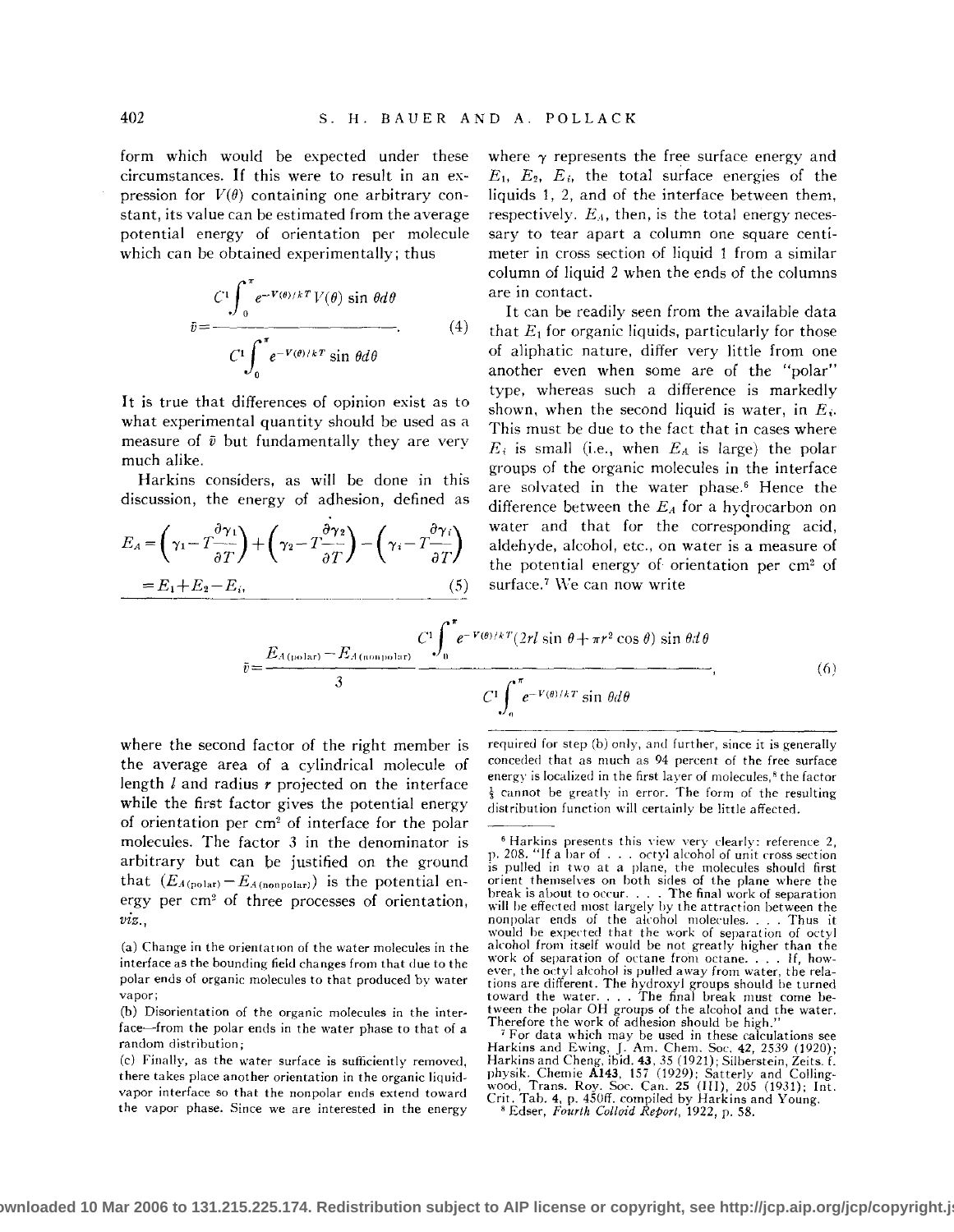Langmuir employs in his calculations differences in the  $E_i$  term only.<sup>9</sup> It is obvious, however, that this method is a close approximation to that of Harkins since the  $E_1$ 's differ very little for most organic substances. Adam,<sup>10</sup> on the other hand, suggests that the latent heat term  $(-T\partial \gamma/\partial T)$  should not be taken into account in these considerations.

At any rate, on equating expressions (4) and (6), one can solve for  $V(\theta)$  and for the unknown constant whatever value one uses for the average energy of orientation per unit area. To illustrate this procedure for obtaining the distribution function and to compare with similar results derived by extending Langmuir's method as indicated above, we shall outline the calculations that were carried through for the case of octyl alcohol-water interface. The molecules are assumed to remain linear<sup>11</sup> and the force function is taken to be independent of  $\theta$ , i.e., is a constant  $F_0$  in a direction normal to the interface. Then obviously

$$
V(\theta) = -M\cos\theta,\tag{7}
$$

where  $M$ , depending on  $F_0$  and the length of the molecule, is the unknown constant to be determined by equating (4) and (6);  $V(\pi/2) = 0$  is here taken as the reference of potential energy. On substituting in the resulting equation  $\cos \theta = x$ and  $M/kT=a$  as is usually done, one gets

$$
akT \int_{+1}^{-1} e^{ax} dx = -p \int_{+1}^{-1} e^{ax} (2rl(1-x^2)^{\frac{1}{2}} + \pi r^2 x) dx, \quad (8)
$$

where  $p = (E_{A(P)} - E_{A(NP)})/3$  and the unknown to be solved for is now *a.* 

The right member of  $(8)$  can be integrated only when *e•x* is expanded into a series. On performing the integration and simplifying, and at the same time also expanding the integral of the left member into a similar series for computational purposes, there results the relationship

$$
prl\pi\left(\frac{1}{2} + \frac{a^2}{16} + \frac{a^4}{384} + \frac{5a^6}{9216} + \dots + \frac{a^n}{n!} \frac{3 \cdot 5 \cdot 7 \cdots (n-1)}{2 \cdot 4 \cdot 6 \cdots (n-2)n(n+2)} \cdots \right)
$$
  
= 
$$
kT\left(\frac{a^2}{3} + \frac{a^4}{30} + \frac{a^6}{840} + \frac{a^8}{45360} + \dots + \frac{na^n}{(n+1)!} \cdots \right) + p\pi r^2 \left(\frac{a}{3} + \frac{a^3}{30} + \frac{a^5}{840} + \frac{a^7}{45360} + \dots + \frac{ma^m}{(m+1)!} \cdots \right), \quad (9)
$$

where *n* is an even number only, and  $m = n - 1$ . These series, although absolutely convergent for all values of *a,* do not converge very rapidly in this particular case, so that it was necessary to obtain the needed root of an eighth degree equation. This was done by a method of successive approximations and we proved satisfactorily that further terms in the series will affect the result by less than 2 percent.

The actual data used were : 12

 $E_{A(P)} = 164.6$  ergs/cm<sup>2</sup> for *n*-octyl alcohol at 20°C on **water** 

 $E_{A(NP)} = 107.4 \text{ ergs/cm}^2$  for *n*-octane alcohol at 20°C on **water** 

$$
\pi r^2 = 21.6 \times 10^{-16} \text{ cm}^2
$$
  

$$
2\pi rl = 6.29 \times 10^{-16} \text{ cm}^2
$$
  

$$
1/kT = 2.49 \times 10^{13}
$$

$$
giving \t a = 2.54, \t (10)
$$

from which the distribution function (1) was calculated. Curve 1 of Fig. 1 is a plot of the values of  $1/s$  as calculated from (3) to be expected assuming random orientation, while curve 2 is the plot of the above calculated distribution (Eq. (2)) assuming a constant force acting normal

<sup>&</sup>quot;Values used by that writer are given in *Alexander,*  reference 2, p. 536, and *Colloid Symposium Monograph,*<br>reference 3, p. 53. See also work of Smyth, J. Am. Chem.<br>Soc. **51**, 2646, 2660 (1929).

<sup>&</sup>lt;sup>10</sup> His book, reference 4, p. 151.<br><sup>11</sup> This is a point of departure from the ideas expressed by Langmuir *(Colloid Symposium,* III} where he considers the molecules of long chained fatty acids and alcohols in such a position in the interface as to keep their polar ends anchored in the interface where they can behave as a two-dimensional gas while the rest of the chain twists and flips about in the body of the liquid. For octyl alcohol, this effect is probably not very important.

<sup>&</sup>lt;sup>12</sup> The value of r was obtained from the area at zero compression (of film balance) for the aliphatic alcohols. The length was estimated from the molecular volume and value of  $r$ , as calculated from the density  $(=0.827)$  at 20°C.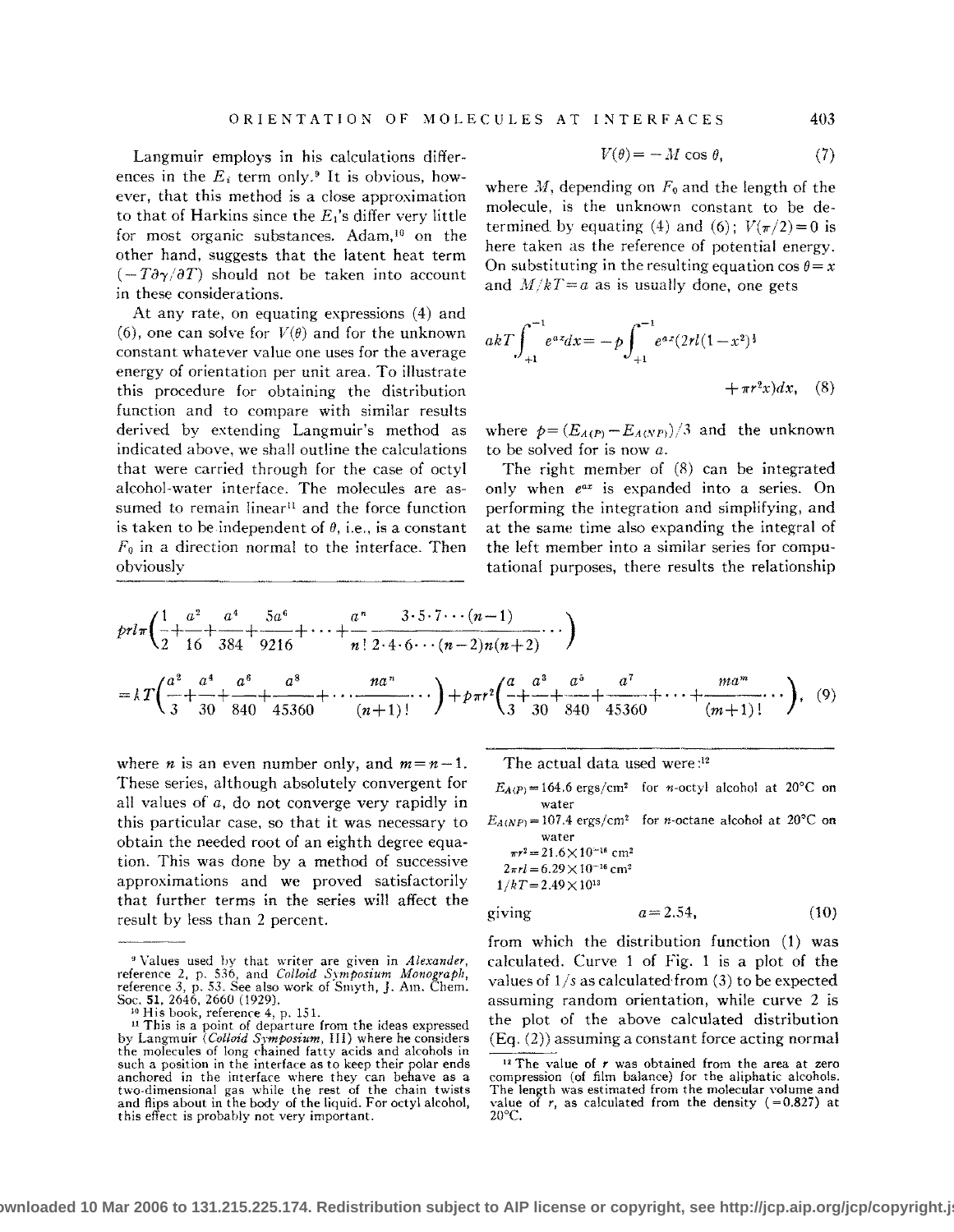

to the interface and of magnitude consistent with the measured potential energies of orientation.

We now extended Langmuir's principle of independent surface action to an exaggerated degree by calculating the interfactial energy an octyl alcohol molecule has when it is oriented at different angles from the normal to the interface. Fig. 2 best illustrates the method used. The  $XY$  plane represents the water-alcohol interface; the cylinder represents the molecule oriented at an angle  $\theta$  from the Z axis; the section of the cylinder above the plane *CH FG* is supposedly the polar end while that below the plane, the nonpolar end. It was then a simple geometrical problem to calculate the areas and their projections on the *X Y* plane of the polar section in contact with the water and alcohol phases; similarly for the nonpolar section. The values of the areas at a given angle were then multiplied by their respective interfacial energies and the products added to give the total energy of orientation at that angle. Again,  $V(\pi/2)$  was taken as the zero of potential energy. From the resulting function  $V(\theta)$ , curve 3 in Fig. 1 was obtained using Eq. (2).

The geometrical constants needed in the calculations were rather arbitrarily estimated from the ratios of the lengths of the OH and CH2 groups as obtained from x-ray data<sup>13</sup> and our previous values of  $l$  and  $r$ . Thus



## <sup>18</sup> Clark, *Applied X-Rays;* McGraw-Hill Co., New York,<br>1932, p. 319ff.